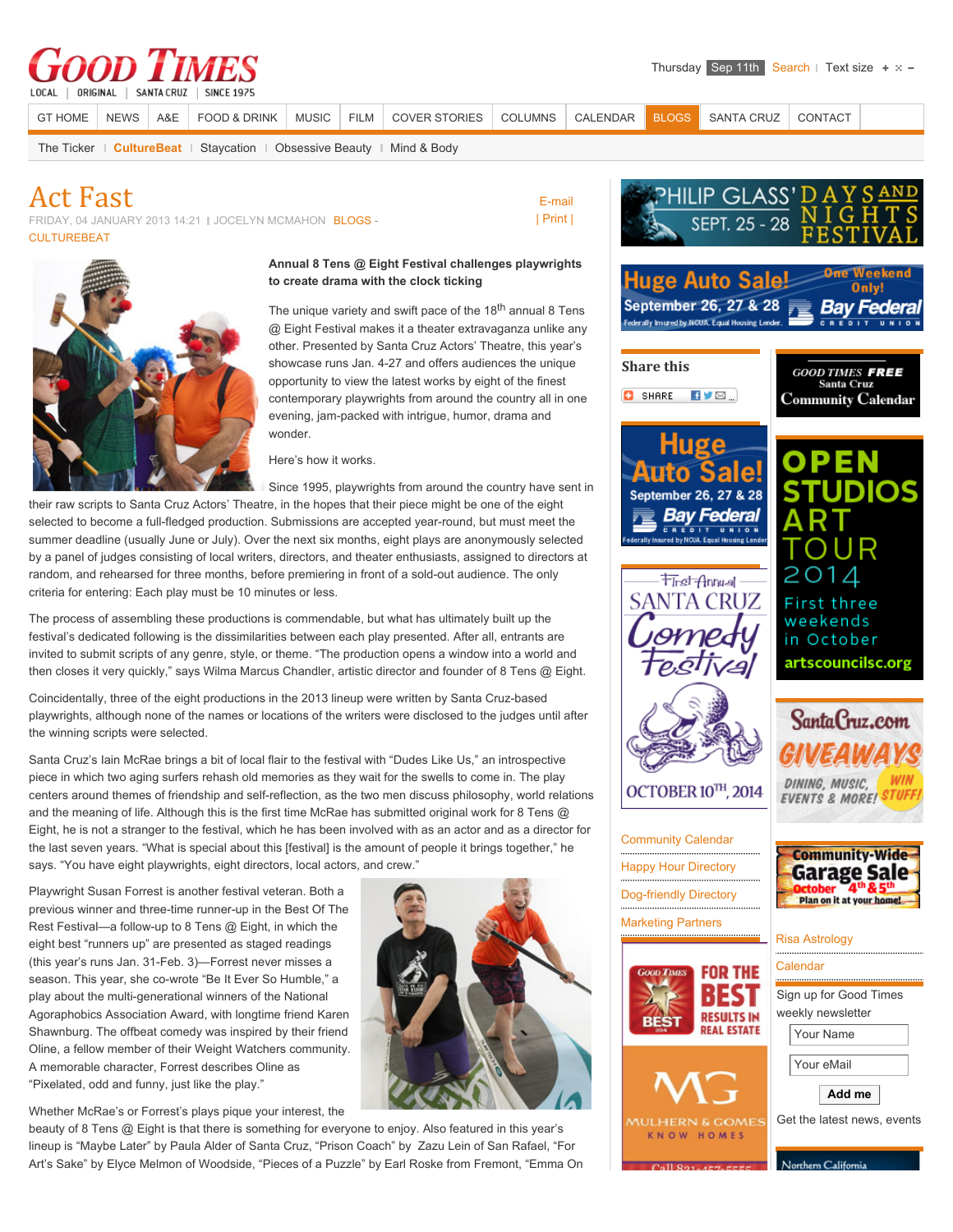*8 Tens @ Eight runs Jan. 5-27 at Center Stage, 1001 Center St., Santa Cruz. Tickets are \$20/general, \$18/seniors & students. Best Of The Rest runs Jan. 31-Feb. 3 at Center Stage. Tickets are \$15. For tickets, visit brownpapertickets.com.*

## Comments  $(0)$

### Write comment

| <b>Title</b>                                                                       |                                            |
|------------------------------------------------------------------------------------|--------------------------------------------|
|                                                                                    |                                            |
| Comment below-comments are moderated and may not post immediately. No Spam please. |                                            |
|                                                                                    |                                            |
|                                                                                    |                                            |
|                                                                                    |                                            |
|                                                                                    |                                            |
| smaller   bigger                                                                   |                                            |
| I have read and agree to the Terms of Usage.                                       |                                            |
| <b>Add Comment</b>                                                                 |                                            |
|                                                                                    | Powered by Azrul's Jom Comment for Joomla! |
|                                                                                    |                                            |
| < Prev                                                                             | Next >                                     |
|                                                                                    |                                            |
| Share this on your social networks                                                 |                                            |





### [WiFi Hot Spots](http://www.gtweekly.com/index.php/wifi-hot-spots.html) [Santa Cruz Calendar](http://www.gtweekly.com/index.php/santa-cruz-music-art-activities.html) [Community Calendar](http://www.gtweekly.com/santa-cruz-arts-entertainment-lifestyles/events-calendar-activities-santa-cruz.html) [Calendar Posting Guide](http://www.gtweekly.com/index.php/calendar-posting-guide.html) **Resolve to** make a difference. Become a **Big Brother**

**RENAISSANO** FAIRE Find Your Fant **FREE CELTIC ROCK** 

**CONCERT SERIES Every Saturday Night THEME WEEKENDS Celtic Gathering** 

Pirate invasion Oktobertest

**REE ADMISSION Every weekend** 

for children

12 and under

Fantasy

Salon · Spa 1000's of **Beauty Products** Locally Owned **SEPTEMBER 13 - O CTOBER 12** 

**D**ne

Æ

### **RSS Feed Burner**

[Subscribe in a reader](http://feeds.feedburner.com/GoodTimesSantaCruz)

#### **Latest Comments**

- ⊪ [Fat Chance](http://www.gtweekly.com/index.php/santa-cruz-blogs-commentary/mind-body/5916-fat-chance.html)
- MCT stands for "medi...
- [Fat Chance](http://www.gtweekly.com/index.php/santa-cruz-blogs-commentary/mind-body/5916-fat-chance.html)
- [Lupulo: Doing It Right](http://www.gtweekly.com/index.php/santa-cruz-arts-entertainment-lifestyles/restaurants-dining-eating-out-reviews-santa-cruz/5921-lupulo-doing-it-right.html)

Damn that girl fine ...



**Big Sister** 

**Wood Fire Woodie** Scotts Valley pizzeria



**What's your all**time best Skyview Flea Market score?<br>**GOOD TIMES** 



County



**Final Cut** 

**A** Different **Revolution** 

![](_page_1_Picture_28.jpeg)